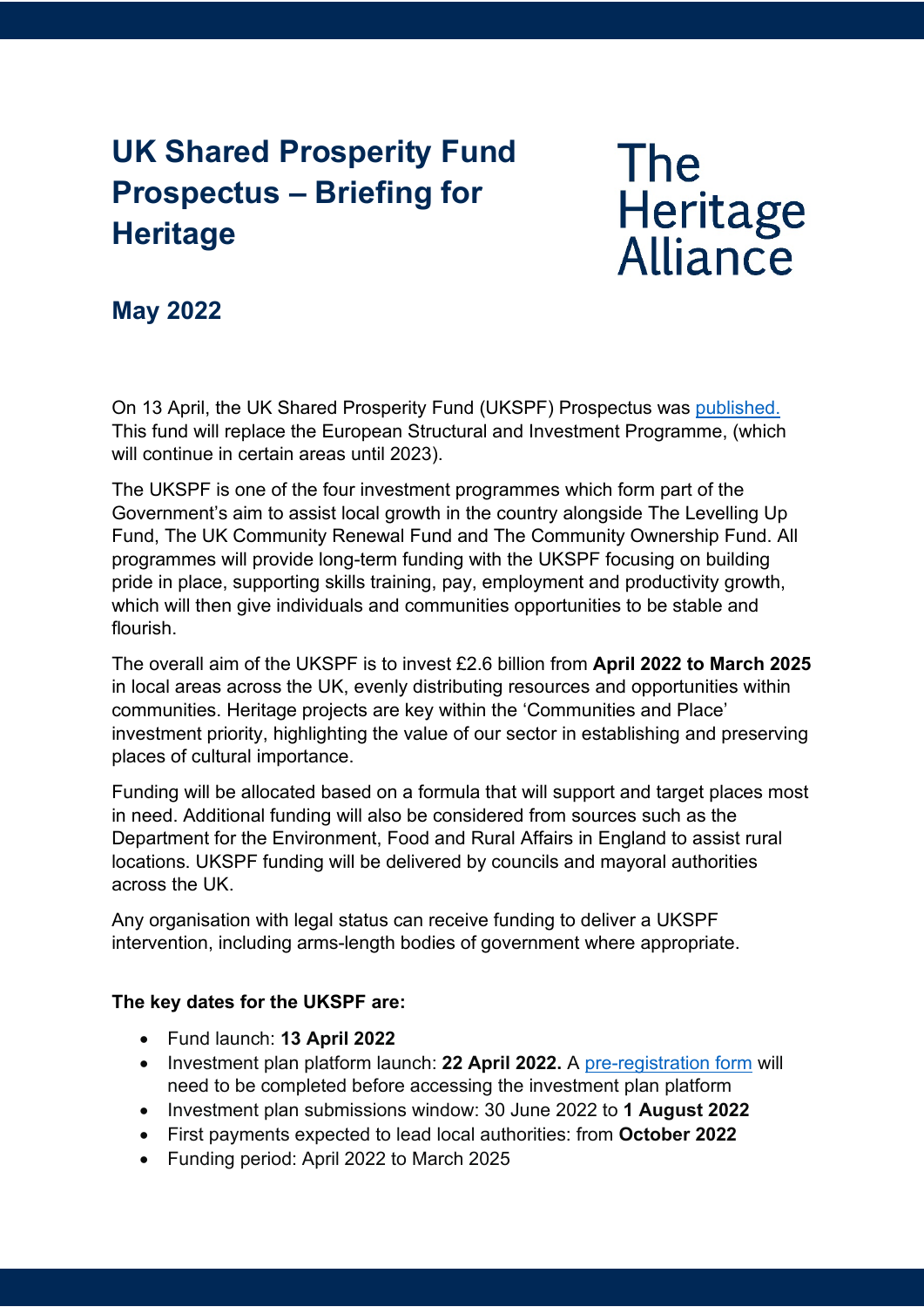#### The Aims of the Fund

The primary goals of the UKSPF is to build pride in place and increase life chances across the UK, aligning with mission 9 in the Levelling Up White Paper, and the Levelling Up and Regeneration Bill. This aim will be achieved by:

To achieve this aim, there are three UKSPF investment priorities which each have detailed objectives aligned to mission from the Levelling Up White Paper. These are outlined in the table below:



UKSPF Investment Priorities and the Levelling Up Missions - Source[: UK Shared Prosperity Fund: prospectus.](https://www.gov.uk/government/publications/uk-shared-prosperity-fund-prospectus/uk-shared-prosperity-fund-prospectus)

#### **How the Fund will work: 'Using the Fund to meet local needs'**

All places across the UK will receive [an allocation from the UKSPF,](https://www.gov.uk/government/publications/uk-shared-prosperity-fund-prospectus/ukspf-allocations) conditional on the place setting out measurable outcomes that reflect local needs and opportunities with deliverable interventions. Investment will be available across the three investment principles, and in their plans, places will need to select outputs and outcomes relevant to each.

Places will choose from the [Government list of relevant interventions](https://www.gov.uk/government/publications/uk-shared-prosperity-fund-interventions-outputs-and-indicators) from each investment priority, and then submit these lists, along with outputs and outcomes, to UK Government for approval. The output and outcomes will then be monitored by lead local authorities, local partners, the UK government and devolved administrations.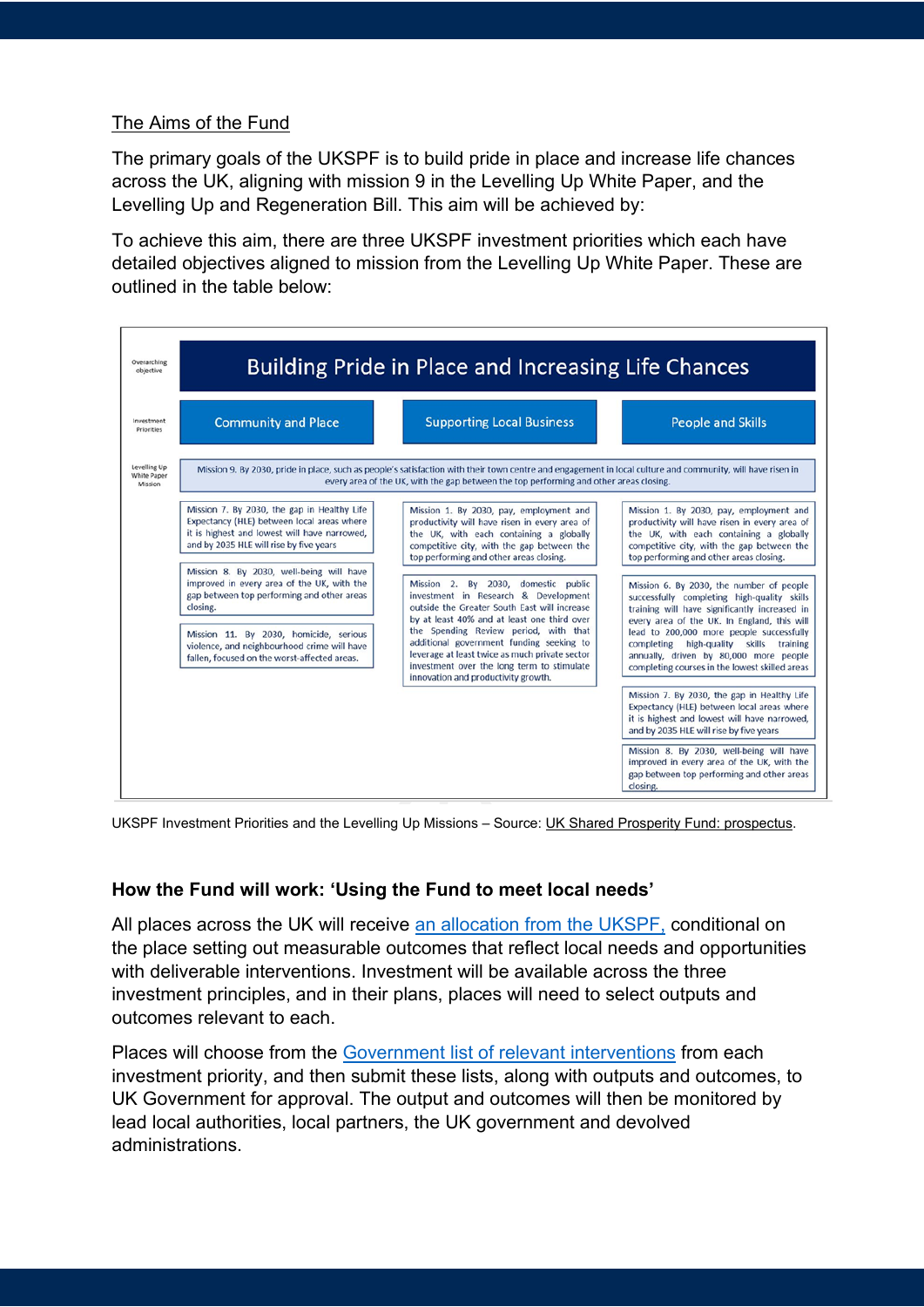Funding is confirmed for three financial years – £400 million for 2022-23, £700 million for 2023-24 and £1.5 billion for 2024-25, providing predictable baseline local growth funding. The allocations for each local authority will be split in to capital and revenue funding.

For full details on how an investment plan should be written, [please see section 6 of](https://www.gov.uk/government/publications/uk-shared-prosperity-fund-prospectus/uk-shared-prosperity-fund-prospectus)  [the UKSPF prospectus.](https://www.gov.uk/government/publications/uk-shared-prosperity-fund-prospectus/uk-shared-prosperity-fund-prospectus) 

#### **How the Fund will work: how it will be delivered**

While the Department for Levelling Up, Housing and Communities will oversee the fund, local government is being given responsibility for developing an investment plan for approval by the UK government, and for delivery of the Fund thereafter. Lead local authorities will receive an area's allocation to manage, including assessing and approving applications, processing payments and day-to-day monitoring. [Government has published the lead authorities,](https://www.gov.uk/government/publications/uk-shared-prosperity-fund-prospectus/delivery-geographies) also known as Delivery Authorities, who will deliver the fund.

Delivery Authorities can determine, with partners, the most appropriate scale for each intervention – for example, regional, local or through collaboration with other places or bodies to deliver specific interventions. This can include working with places in different parts of the UK.

Delivery Authorities are strongly encouraged to work with other authorities (district, county or unitary councils where relevant) to agree and commission people and skills activity, or business support activity over a larger scale representative of the full local labour market or business base. Lead local authorities will be asked to set out their approach in their investment plan.

To support the delivery of the Fund, Government is making £20,000 available per lead local authority or £40,000 for each Mayoral Combined Authority and the Greater London Authority in England to undertake initial preparatory work for the Fund, including developing their local investment plan for submission in the summer.

The Fund can be used flexibly to support interventions via:

- grant to public or private organisations;
- commissioning third party organisations;
- procurement of service provision;
- in-house provision.

#### But the Fund **cannot** be used for the below:

paid for lobbying, entertaining, petitioning or challenging decisions, which means using the Fund to lobby (via an external firm or in-house staff) in order to undertake activities intended to influence or attempt to influence Parliament, government or political activity including the receipt of UKSPF funding; or attempting to influence legislative or regulatory action;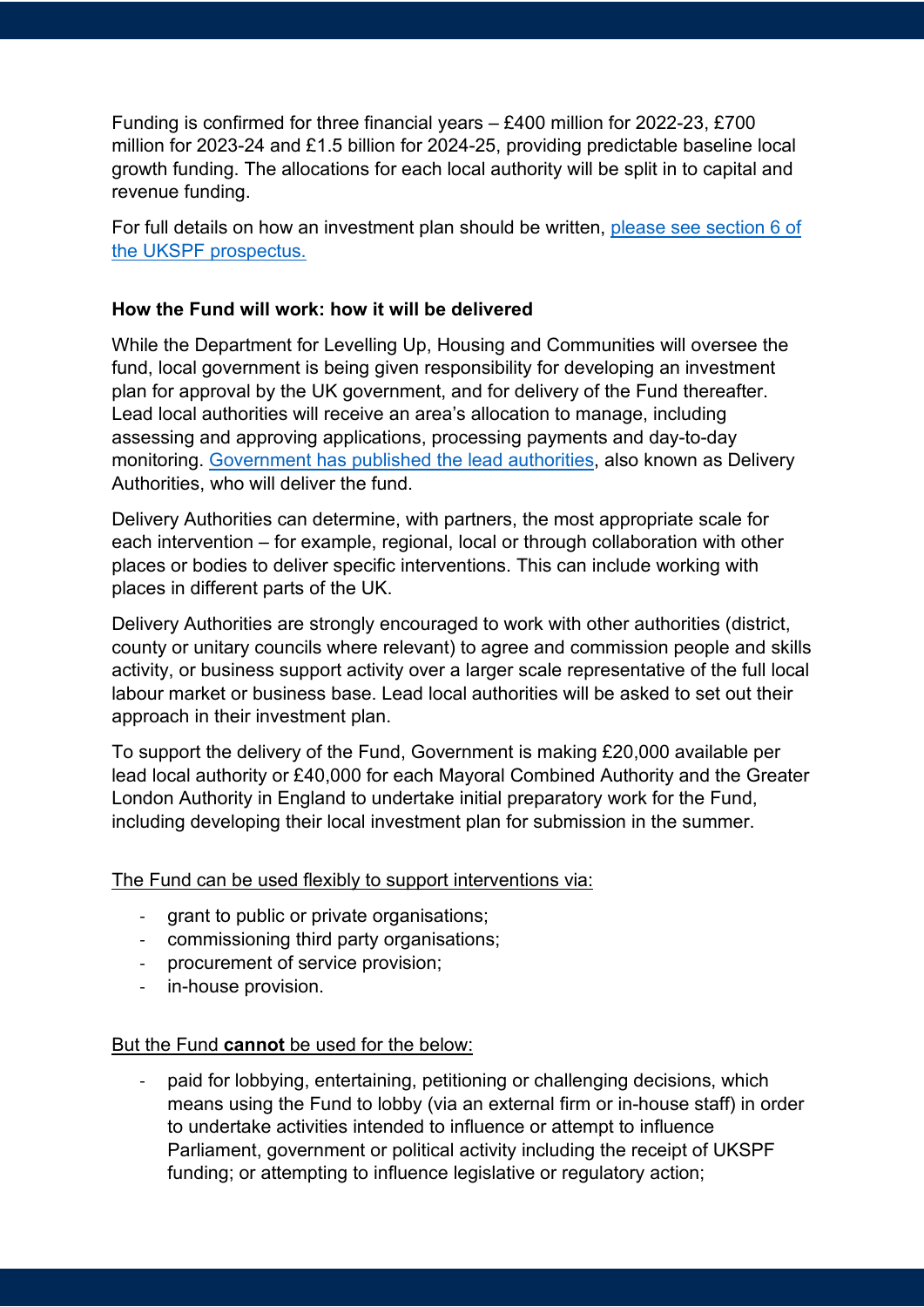- payments for activities of a party political or exclusively religious nature;
- VAT reclaimable from HMRC;
- gifts, or payments for gifts or donations;
- statutory fines, criminal fines or penalties;
- payments for works or activities which the lead local authority, project deliverer, end beneficiary, or any member of their partnership has a statutory duty to undertake, or that are fully funded by other sources;
- contingencies and contingent liabilities;
- dividends;
- bad debts, costs resulting from the deferral of payments to creditors, or winding up a company;
- expenses in respect of litigation, unfair dismissal or other compensation;
- costs incurred by individuals in setting up and contributing towards private pension schemes.

#### **How the Fund will work: who should be involved**

Lead local authorities (or the UK government in collaboration with Northern Ireland partners) are tasked with working with a diverse range of local and regional stakeholders, civil society organisations, employer bodies responsible for identifying local skills plans, and businesses or business representative groups to achieve Fund outcomes in their areas. These stakeholders will then form a Local Partnership Group, along with members from the local authorities. These could groups could include:

- Representatives from the lead local authority (this may also include neighbouring authorities or constituent authorities where relevant and to maximise alignment);
- Local businesses and investors (large employers and small and medium sized employers);
- Business support providers or representatives, including sectoral representatives relevant to the place (for example – cluster bodies, tourism organisations);
- Local partnership boards and strategic bodies where relevant (for example, Local Enterprise Partnerships or Local Skills Improvement Partnerships in England, City and Growth Deal partners in Scotland, Wales and Northern Ireland);
- Regional representatives of arms-length bodies of government where appropriate;
- Prominent local community & faith organisations;
- Voluntary, sector social enterprise and civil society organisations, including Third Sector Interface Groups in Scotland;
- Rural representatives unless there are no rural communities within the area;
- Education and skills providers for example higher education institutions and further education colleges, adult learning providers;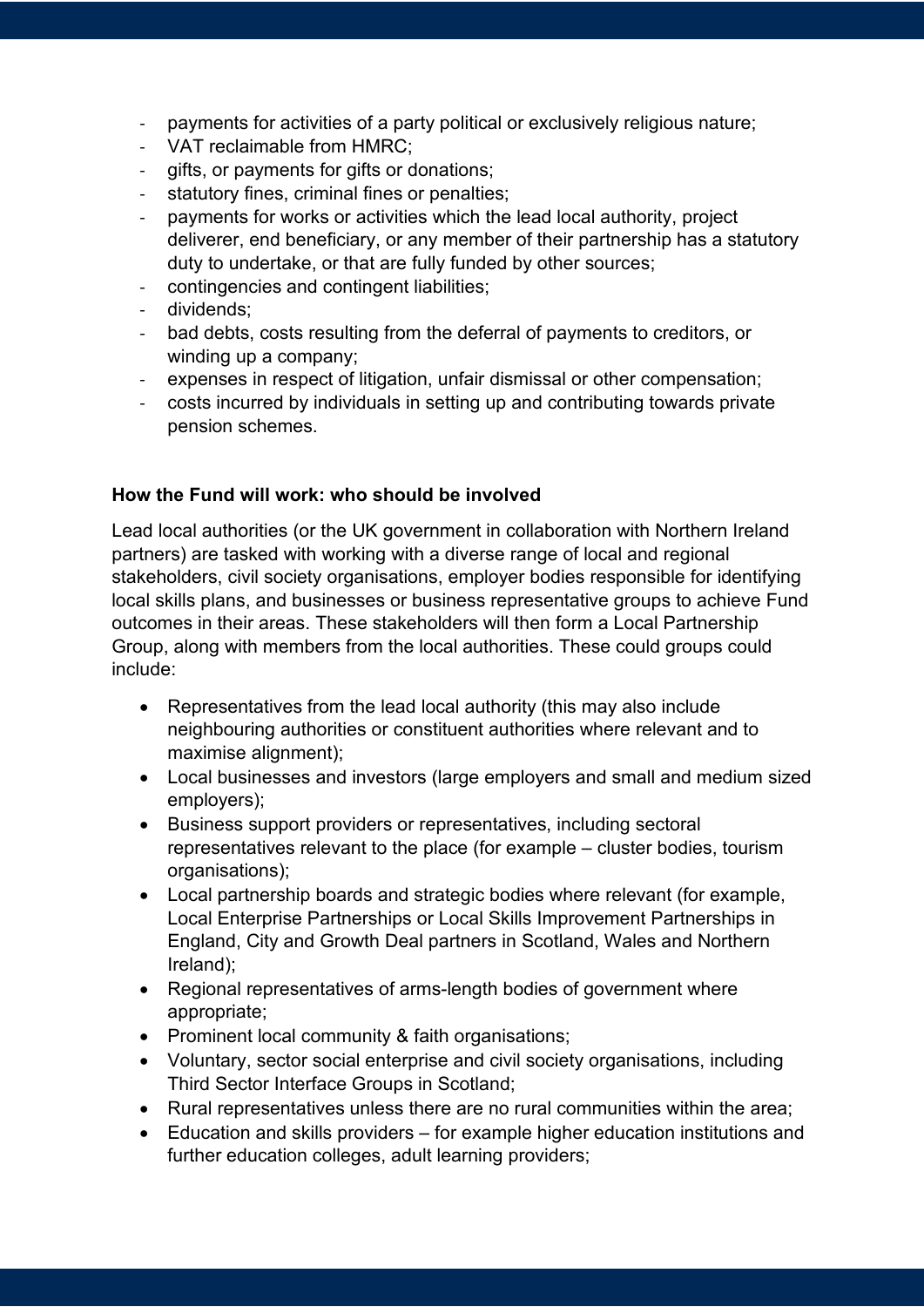- Employment experts and providers for example Jobcentre Plus representatives and employment related service providers;
- Nature, environmental or associated representatives;
- Public health representatives;
- Police and crime representatives (such as Police and Crime Commissioners where relevant);
- Officials of devolved administrations or their agencies in Scotland, Wales and Northern Ireland;
- Members of Parliament where appropriate.

#### **Other Policies to take into account**

As well as the investment priorities, (more detail below), and Levelling Up missions, interventions supported by the UKSPF should take into account alignment with national and devolved policies, especially net zero, nature recovery, the 25 Year Plan and impact on natural assets. There should also be account taken of the wider funding landscape.

#### **Investment Priorities**

Each of the investment priorities has underlying objectives, and various Levelling Up missions. Details of each are below:

#### **1. Communities and Place**

This investment priority is supposed to enable places to 'invest to restore their community spaces and relationships and create the foundations for economic development at a neighborhood level'.

#### Objectives:

- Strengthening our social fabric and fostering a sense of local pride and belonging, through investment in activities that enhance physical, cultural and social ties and access to amenities, such as community infrastructure and local green space, and community-led projects.
- Building resilient, healthy and safe neighbourhoods, through investment in quality places that people want to live, work, play and learn in, through targeted improvements to the built and natural environment innovative approaches to crime prevention.

#### Other related Levelling Up Missions:

By 2030, well-being will have improved in every area of the UK, with the gap between top performing and other areas closing.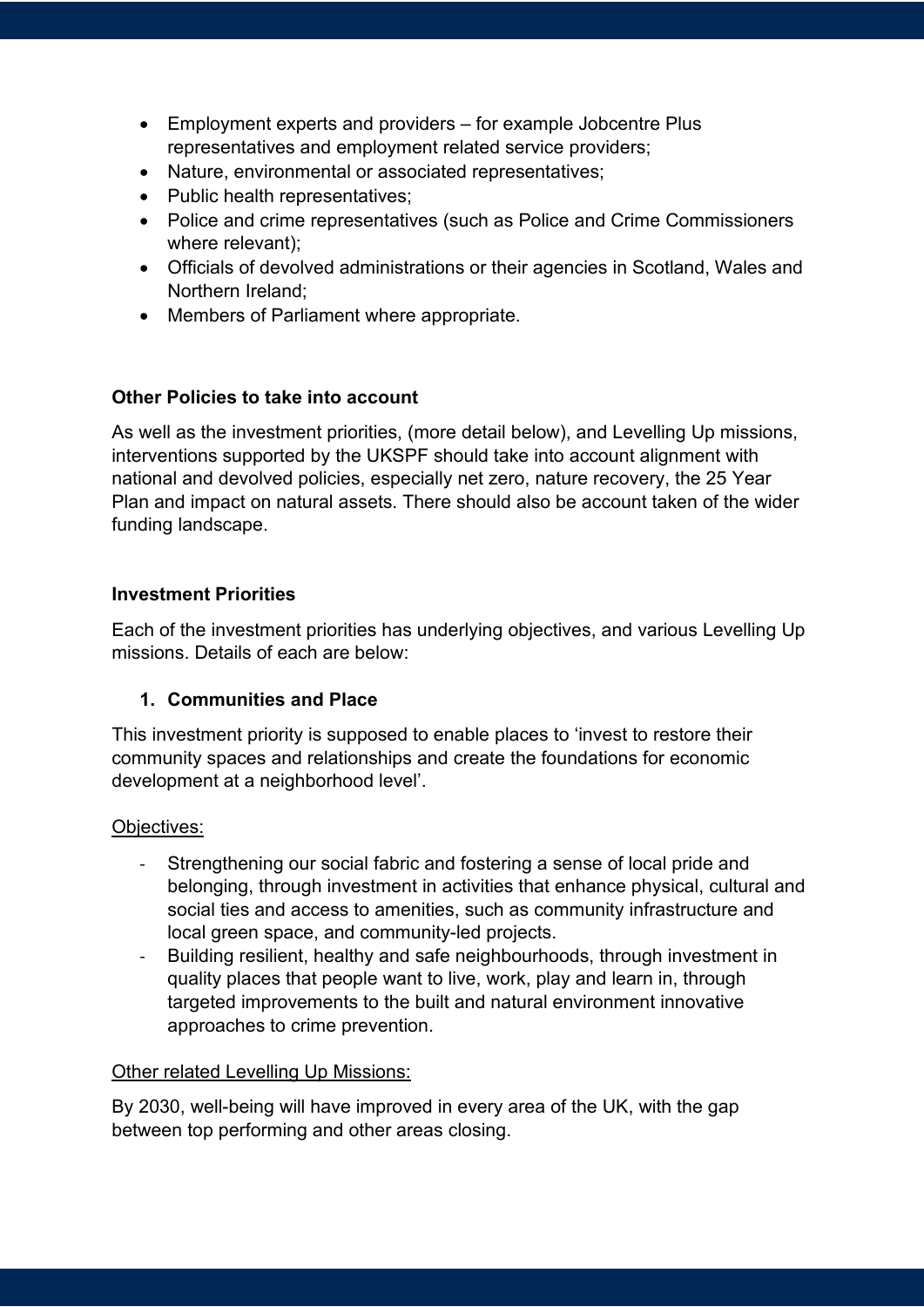By 2030, homicide, serious violence, and neighbourhood crime will have fallen, focused on the worst-affected areas (with a UKSPF focus on neighbourhood crime)

By 2030, the gap in Healthy Life Expectancy (HLE) between local areas where it is highest and lowest will have narrowed, and by 2035 HLE will rise by five years.

#### **2. Supporting Local Business**

The supporting local business investment priority will enable places to fund interventions that support local businesses to thrive, innovate and grow

#### Objectives:

- Creating jobs and boosting community cohesion, through investments that build on existing industries and institutions, and range from support for starting businesses to visible improvements to local retail, hospitality and leisure sector facilities.
- Promoting networking and collaboration, through interventions that bring together businesses and partners within and across sectors to share knowledge, expertise and resources, and stimulate innovation and growth.
- Increasing private sector investment in growth-enhancing activities, through targeted support for small and medium-sized businesses to undertake new-tofirm innovation, adopt productivity-enhancing, energy efficient and low carbon technologies and techniques, and start or grow their exports.

#### **Other related Levelling Up Missions:**

By 2030, pay, employment and productivity will have risen in every area of the UK, with each containing a globally competitive city, with the gap between the top performing and other areas closing.

By 2030, domestic public investment in Research & Development outside the Greater South East will increase by at least 40% and at least one third over the Spending Review period, with that additional government funding seeking to leverage at least twice as much private sector investment over the long term to stimulate innovation and productivity growth (with a UKSPF focus on helping businesses to access innovation support).

#### **3. People and Skills**

Through the people and skills investment priority, places can use their funding to help reduce the barriers some people face to employment and support them to move towards employment and education. Places can also target funding into skills for local areas to support employment and local growth.

#### Objectives: